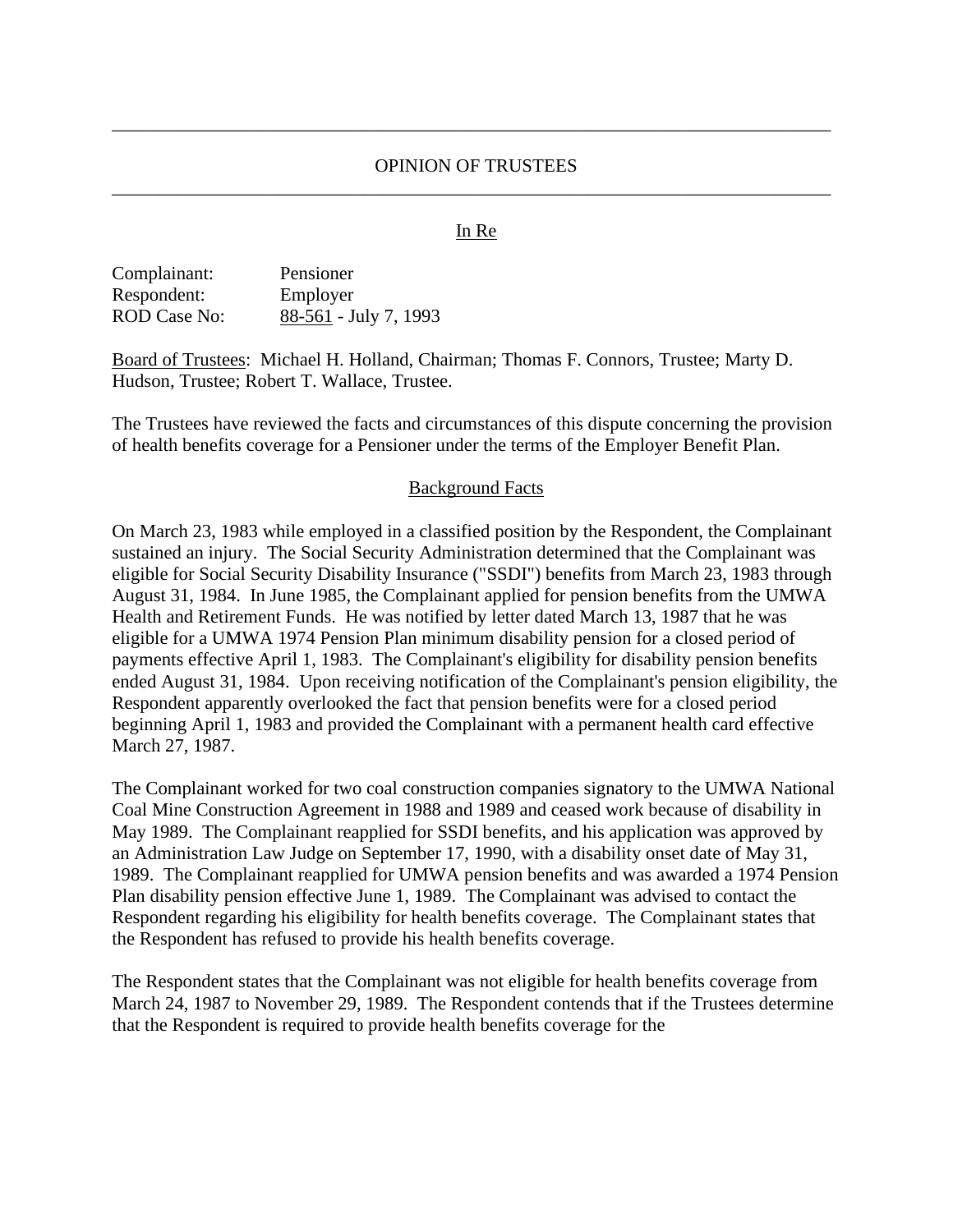Opinion of Trustees ROD Case No. 88-561 Page 2 Complainant as a Pensioner, the Complainant must first reimburse the Respondent for the medical expenses it paid from March 24, 1987 to November 29, 1989.

## Dispute

Is the Respondent required to provide benefits coverage for the Complainant as a Pensioner effective June 1, 1989? If the Respondent is required to provide coverage to the Complainant as a Pensioner, is the Respondent entitled to recover benefit payments erroneously provided to the Complainant from March 24, 1987 to November 29, 1989?

# Positions of the Parties

Position of the Complainant: The Respondent is required to provide health benefits coverage for the Complainant as a Pensioner effective June 1, 1989.

Position of the Respondent: If the Trustees determine that the Respondent is required to provide health benefits coverage for the Complainant as a Pensioner, the Respondent is entitled to offset against the medical expenses paid by the Respondent from March 24, 1987 to November 29, 1989.

# Pertinent Provisions

Article XX Section (c)(3)(i) of the National Bituminous Coal Wage Agreement of 1988 provides, in pertinent part:

> (3)(i) Each signatory Employer shall establish and maintain an Employee benefit plan to provide, implemented through an insurance carrier(s), health and other non-pension benefits for its Employees covered by this Agreement as well as pensioners, under the 1974 Pension Plan and Trust, whose last signatory classified employment was with such Employer....

Article I (1), (2), (5) and (9) of the Employer Benefit Plan provide:

## Article I - Definitions

The following terms shall have the meanings herein set forth:

- (1) "Employer" means (Employer's Name).
- (2) "Wage Agreement" means the National Bituminous Coal Wage Agreement of 1988, as amended from time to time and any successor agreement.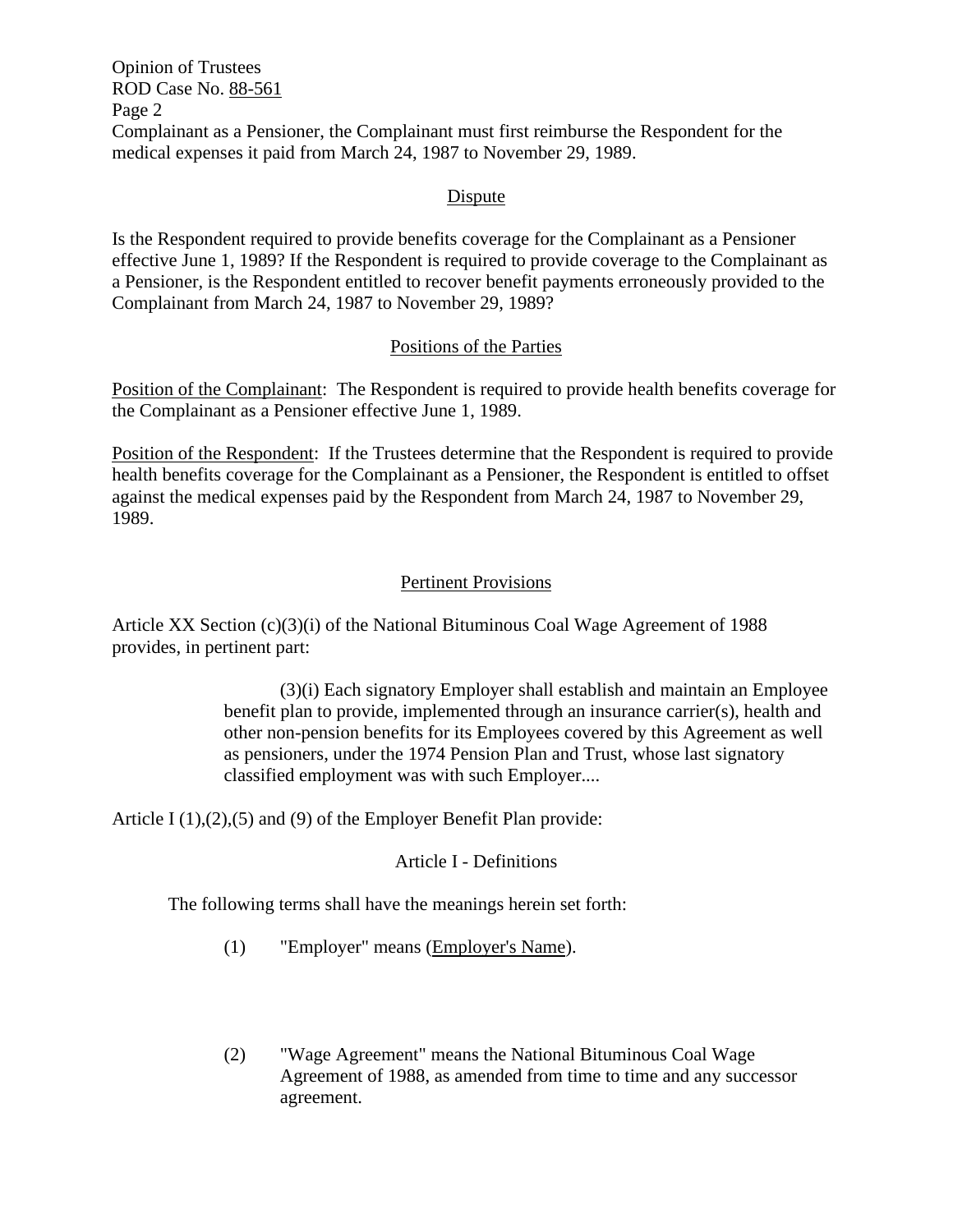Opinion of Trustees ROD Case No. 88-561 Page 3

> (5) "Pensioner" shall mean any person who is receiving a pension, other than (i) a deferred vested pension based on less than 20 years of credited service, or (ii) a pension based in whole or in part on years of service credited under the terms of Article II G of the 1974 Pension Plan, or any corresponding paragraph of any successor thereto, under the 1974 Pension Plan (or any successor thereto), whose last classified signatory employment was with the Employer, subject to the provisions of Article II B of this Plan.

(9) "Signatory Service" shall have the meaning assigned to such term in the United Mine Workers of America 1974 Pension Plan (the "1974 Pension Plan") or any successor thereto.

Article II B. (1) of the Employer Benefit Plan provides:

Article II - Eligibility

The persons eligible to receive the health benefits pursuant to Article III are as follows:

B. Pensioners

Health benefits and life insurance under Article III hereof shall be provided to Pensioners as follows:

- (1) Any Pensioner who is not again employed in classified signatory employment subsequent to
	- (a) such Pensioner's initial date of retirement under the 1974 Pension Plan, and
	- (b) February 1, 1988, shall be eligible for coverage as a Pensioner under, and subject to all other provisions of this Plan. Notwithstanding (i) and (ii) of the definition of Pensioner in Article I(5) of this Plan, any such Pensioner who was eligible for benefits under the 1974 Benefit Plan as a Pensioner on December 5, 1977, shall be eligible for such benefits, subject to all other provisions of this Plan.

## Discussion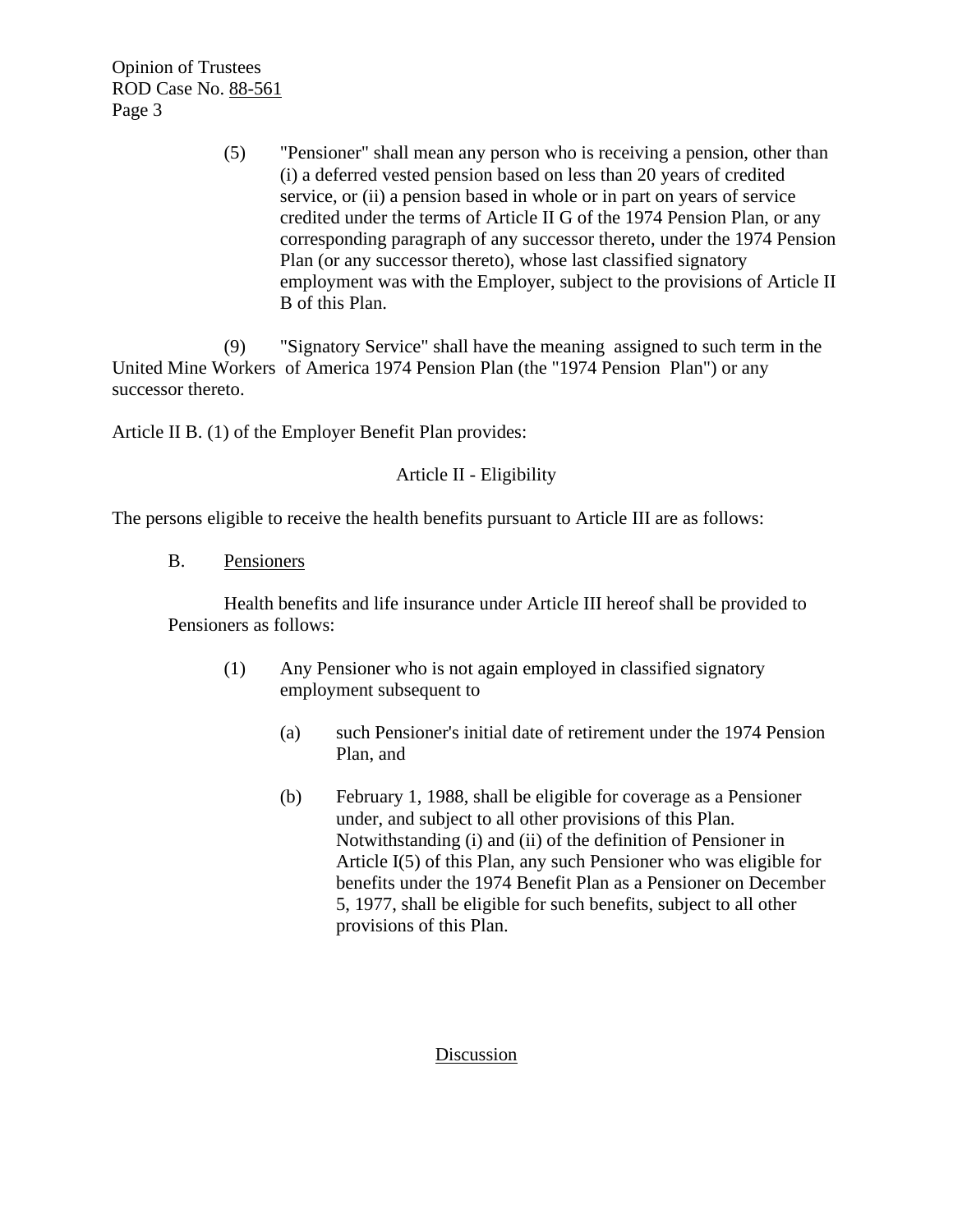Opinion of Trustees ROD Case No. 88-561 Page 4

Article II B. of the Employer Benefit Plan establishes that an individual who is eligible for pension benefits under the 1974 Pension Plan is eligible for health benefits coverage under the Employer Benefit Plan, with certain exceptions not relevant here. Inasmuch as the Complainant is receiving a 1974 Pension Plan Minimum Disability pension effective June 1, 1989, he is eligible for health benefits coverage under Article II B. of the Employer Benefit Plan.

Article  $XX$  Section  $(c)(3)(i)$  of the National Bituminous Coal Wage Agreement (Wage Agreement) of 1988 requires a signatory Employer to establish and maintain an Employer Benefit Plan to provide health and other non-pension benefits for Pensioners whose last signatory classified employment was with such Employer. The Respondent contends that because the Complainant's last signatory classified service was with an employer signatory to the UMWA Coal Mine Construction Agreement, the construction employer is responsible for providing health benefits coverage for the Complainant. Article I (9) of the Employer Benefit Plan states that classified signatory service "shall have the meaning assigned to such term in the UMWA 1974 Pension Plan...." Under the 1974 Pension Plan service performed after June 30, 1985 for employers signatory to the Coal Mine Construction Agreement does not qualify as classified signatory service. Inasmuch as the Complainant's employment with a signatory coal construction employer occurred after June 30, 1985, that employment does not qualify as classified signatory service under the Employer Benefit Plan. Accordingly, the Complainant's last classified signatory service was with the Respondent.

The Respondent asserts that if it is required to provide health benefits coverage to the Complainant as a Pensioner, it is entitled to offset \$23,591.80 (the amount the Respondent alleges it paid for benefits to the Complainant from March 24, 1987 to November 29, 1989) against future benefits that the Complainant is entitled to receive under the Employer Benefit Plan. There is no provision in the Employer Benefit Plan providing for offset. However, under Department of Labor opinion letters and other authorities, a welfare plan may use offset to recoup an erroneous payment to a participant or beneficiary, provided the recovery by the plan is prudent. Whether recovery is prudent depends on the facts and circumstances in each case. Thus, for example, it may be prudent for a plan to recoup on a time payment basis by allowing the participant to repay the plan in monthly payments or to offset some portion of the amount of recoupment from the benefits that are distributed to the participant each month. And, in other circumstances, depending upon the hardship resulting to the participant from the recoupment, it may be imprudent for a plan to apply offset.

The information that has been provided by the parties in the ROD is insufficient to determine the amount of the overpayment. The Respondent alleges that the overpayment is \$23,591.80 for benefits provided to the Complainant from March 24, 1987 to November 29, 1989.

However, for a portion of this period (from June 1, 1989 to November 29, 1989) the Complainant is entitled to benefits coverage under the Employer Benefit Plan. Thus, the

overpayment should be adjusted to exclude the benefit payments for services rendered during this period. In addition, information in the file indicates that the Respondent was obligated to provide the Complainant with benefits pursuant to his workers' compensation claim. Thus to the